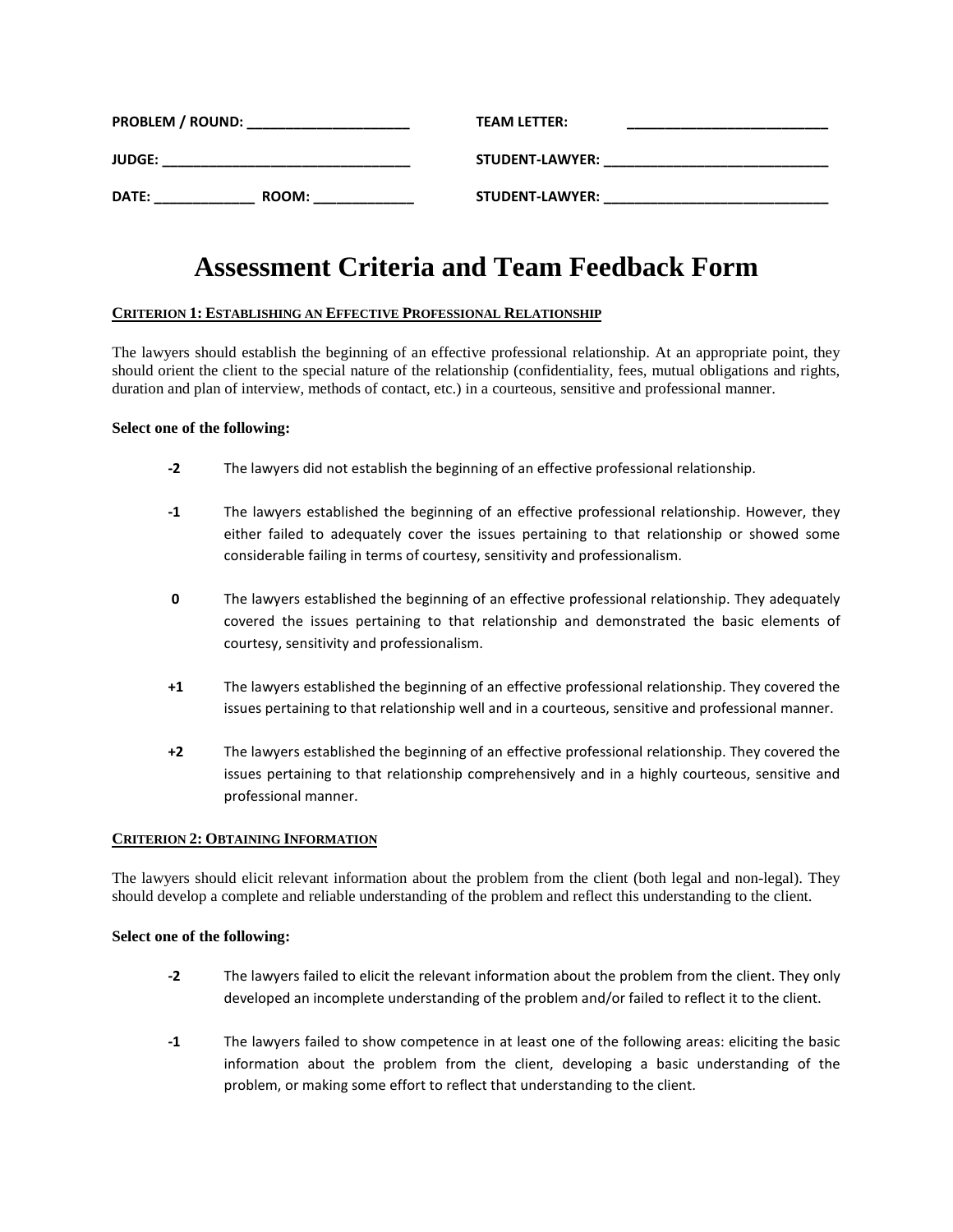- **0** The lawyers elicited the basic information about the problem from the client. They developed a basic understanding of the problem and made some effort to reflect it to the client.
- **+1** The lawyers elicited most of the relevant information about the problem from the client. They developed a reasonably comprehensive and reliable understanding of the problem and competently reflected that understanding to the client.
- **+2** The lawyers elicited all relevant information about the problem from the client. They developed a comprehensive and reliable understanding of the problem and clearly reflected that understanding to the client.

## **CRITERION 3: LEARNING THE CLIENT'S GOALS, EXPECTATIONS AND NEEDS**

The lawyers should learn the client's goals and initial expectations and, after input from the client, modify or restate them as necessary, giving attention in doing so to the emotional aspects of the problems.

## **Select one of the following:**

- **-2** The lawyers failed to learn the client's goals and initial expectations.
- **-1** The lawyers learned some of the client's goals and initial expectations. They made few modifications and developments to this understanding and took little or no account of any emotional aspects of the problems.
- **0** The lawyers obtained a general understanding of the client's goals and initial expectations. They were able to make some modifications and developments to this understanding but may not have fully taken into account any emotional aspects of the problems.
- **+1** The lawyers obtained a good understanding of the client's goals and initial expectations. They were able to make modifications and developments to this understanding taking into account any emotional aspects of the problems.
- **+2** The lawyers obtained an excellent understanding of the client's goals and initial expectations. They were able to modify and develop this understanding fully taking into account any emotional aspects of the problems.

## **CRITERION 4: PROBLEM ANALYSIS**

The lawyers should analyze the client's problem with creativity and from both legal and non-legal perspectives and should convey a clear and useful formulation of the problem to the client.

## **Select one of the following:**

**-2** The lawyers failed to achieve a clear understanding of the client's problem or did not attempt to analyze the problem.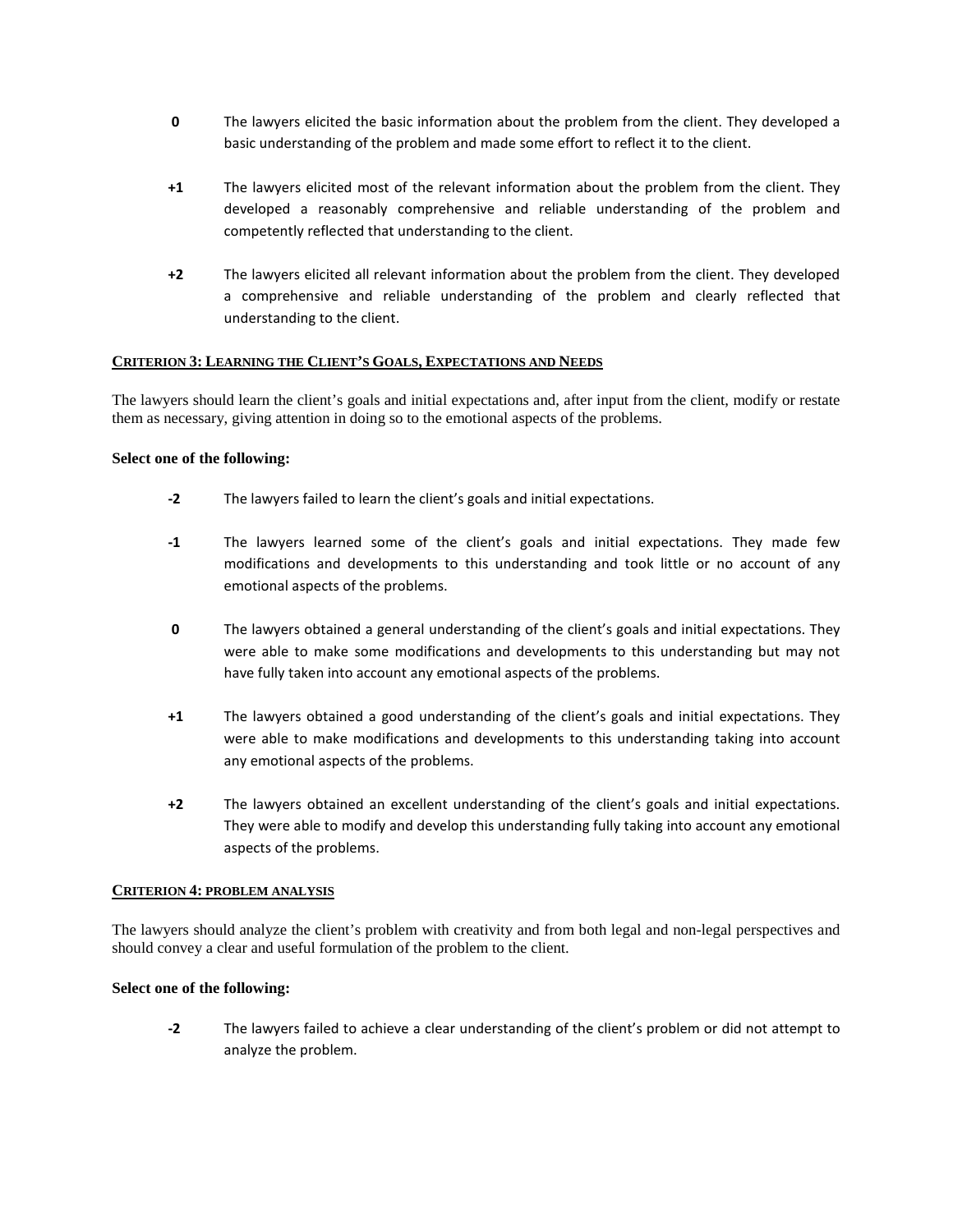- **-1** The lawyers achieved some understanding of the client's problem and attempted to analyze the problem. However, they omitted some significant elements or provided an unsound analysis.
- **0** The lawyers analyzed the client's problem from both legal and non-legal perspectives. They provided some formulation of the problem although it may have lacked clarity or usefulness.
- **+1** The lawyers analyzed the client's problem with creativity from both legal and non-legal perspectives. They conveyed a clear and useful formulation of the problem.
- **+2** The lawyers analyzed the client's problem with a high degree of creativity from both legal and non-legal perspectives. They conveyed a very clear and useful formulation of the problem.

# **CRITERION 5: LEGAL ANALYSIS AND GIVING ADVICE**

Legal analysis and the consequent legal advice given should be both accurate and appropriate to the situation and its context. If appropriate, the lawyers should give pertinent and relevant non-legal advice.

## **Select one of the following:**

- **-2** The lawyers gave no advice or the advice given was seriously inaccurate or inappropriate.
- **-1** The lawyers attempted to give legal advice, but it was inaccurate or inappropriate. Alternatively, any non-legal advice, if given, was either very unhelpful or irrelevant.
- **0** The lawyers engaged in legal analysis and gave advice that was reasonably accurate and showed some awareness of the situation. Any non-legal advice, if given, was pertinent and relevant.
- **+1** The lawyers engaged in good legal analysis and gave advice that was reasonably appropriate to the situation. Any non-legal advice, if given, was pertinent and relevant.
- **+2** The lawyers engaged in excellent legal analysis and gave advice that was highly appropriate to the situation and its context. Any non-legal advice, if given, given was pertinent and relevant.

## **CRITERION 6: DEVELOPING REASONED COURSES OF ACTION (OPTIONS)**

The lawyers, consistently with the analysis of the client's problem, should develop a set of potentially effective and feasible options, both legal and non-legal.

## **Select one of the following:**

- **-2** The lawyers failed to develop any effective or feasible options.
- **-1** The lawyers considered an option but showed inadequate consideration as to its effectiveness or feasibility.
- **0** The lawyers considered more than one option and showed some consideration as to the effectiveness or feasibility of the option.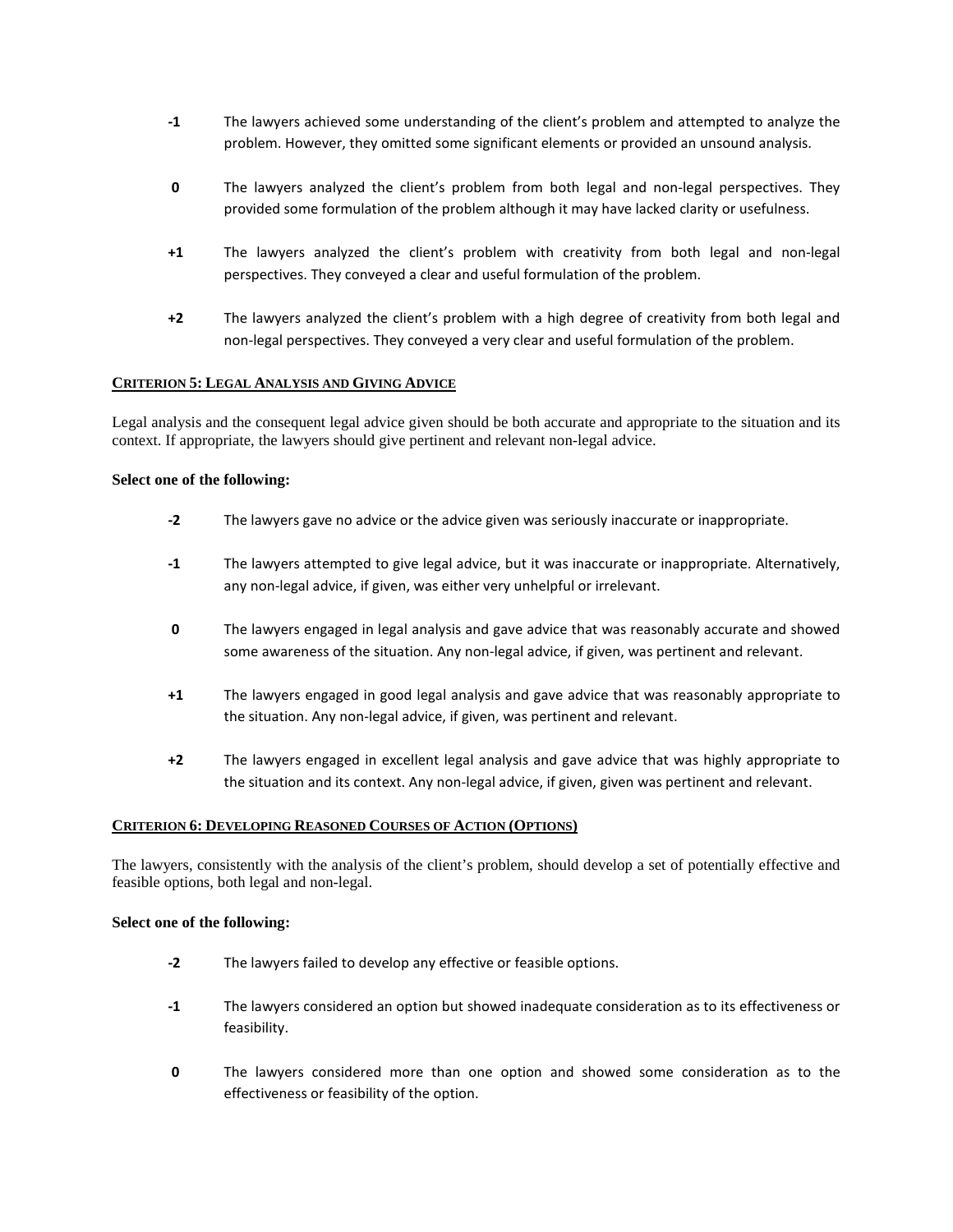- **+1** The lawyers satisfactorily developed more than one potentially effective and feasible option of a legal and/or non-legal nature.
- **+2** The lawyers fully and effectively developed a set of potentially effective and feasible options of a legal and/or non-legal nature.

## **CRITERION 7: ASSISTING THE CLIENT TO MAKE AN INFORMED CHOICE**

The lawyers should develop an appropriate balance in dealing with the legal and emotional needs of the client. They should assist the client in his or her understanding of problems and solutions and in making an informed choice, taking potential legal, economic, social and psychological consequences into account.

## **Select one of the following:**

- **-2** The lawyers failed to deal with the client's legal or emotional needs. They made little or no attempt to assist the client in his or her understanding of problems and solutions, or in making an informed choice.
- **-1** The lawyers made some effort to deal with the client's legal or emotional needs. They made some effort in assisting the client in his or her understanding of problems and solutions or in making an informed choice. However, they may have been largely unsuccessful in this task.
- **0** The lawyers dealt appropriately with the client's legal and emotional needs. They assisted the client in his or her understanding of problems and solutions, and in making an informed choice. However, they were not wholly successful in this task.
- **+1** The lawyers dealt appropriately with the client's legal and emotional needs. They effectively and constructively assisted the client in his or her understanding of problems and solutions and in making an informed choice.
- **+2** The lawyers dealt with the client's legal and emotional needs very well. They provided excellent assistance to the client in his or her understanding of problems and solutions, and in making an informed choice.

## **CRITERION 8: EFFECTIVELY CONCLUDING THE INTERVIEW**

The lawyers should conclude the interview skillfully and leave the client with: a feeling of reasonable confidence and understanding; appropriate reassurance; and a clear sense of expectations and mutual obligations to follow.

## **Select one of the following:**

**-2** The lawyers showed a lack of skills in ending the interview. Alternatively, the client left with little or no confidence and understanding, sense of reassurance, or sense of expectations and mutual obligations to follow.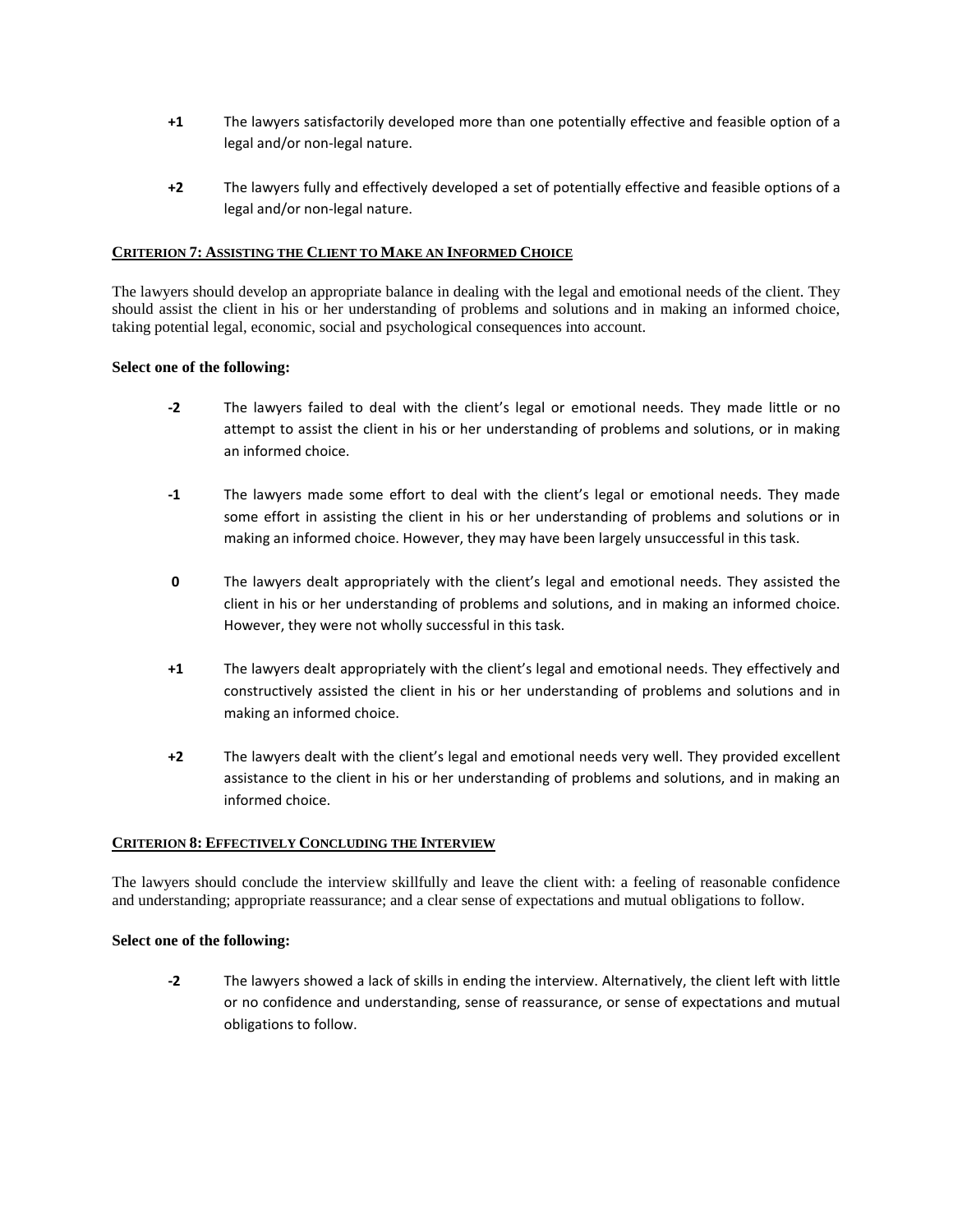- **-1** The lawyers showed some skills in ending the interview. However, the client clearly left without at least one of the following: a feeling of reasonable confidence and understanding, appropriate reassurance, or a clear sense of expectations and mutual obligations to follow.
- **0** The lawyers showed some skills in ending the interview. The client left with some feeling of confidence and understanding, reassurance, and sense of expectations and obligations to follow.
- **+1** The lawyers showed good skills in ending the interview. The client left with a feeling of reasonable confidence and understanding, appropriate reassurance, and a clear sense of expectations and mutual obligations to follow. However, the lawyers may have exhibited deficiency in one of these areas.
- **+2** The lawyers showed excellent skills in ending the interview. The client left with a feeling of reasonable confidence and understanding, appropriate reassurance, and a clear sense of expectations and mutual obligations to follow.

# **CRITERION 9: TEAMWORK**

The lawyers should work together as a team with flexibility and an appropriate balance of participation.

# **Select one of the following:**

- **-2** The lawyers exhibited no evidence of teamwork.
- **-1** The lawyers exhibited evidence of teamwork, but showed a lack of understanding between the team members or an imbalance in participation.
- **0** The lawyers exhibited a satisfactory basic level of teamwork.
- **+1** The lawyers exhibited very good teamwork skills, but lacked the highest level of understanding between the team members and/or the ability to adapt their approach to the particular client.
- **+2** The team members exhibited excellent teamwork showing a very high level of understanding between them and the ability to adapt their approach to the particular client.

# **CRITERION 10: ETHICAL AND MORAL ISSUES**

The lawyers should recognize, clarify and respond to any moral or ethical issues which may arise, without being prejudicial in judgments.

# **Select one of the following:**

- **-2** moral or ethical issue(s) arose which the lawyers either did not recognize or which they dealt with in an inappropriate way.
- **-1** moral or ethical issue(s) arose which the lawyers recognized but failed to deal with adequately.
- **0** no moral or ethical issues arose in the interview.